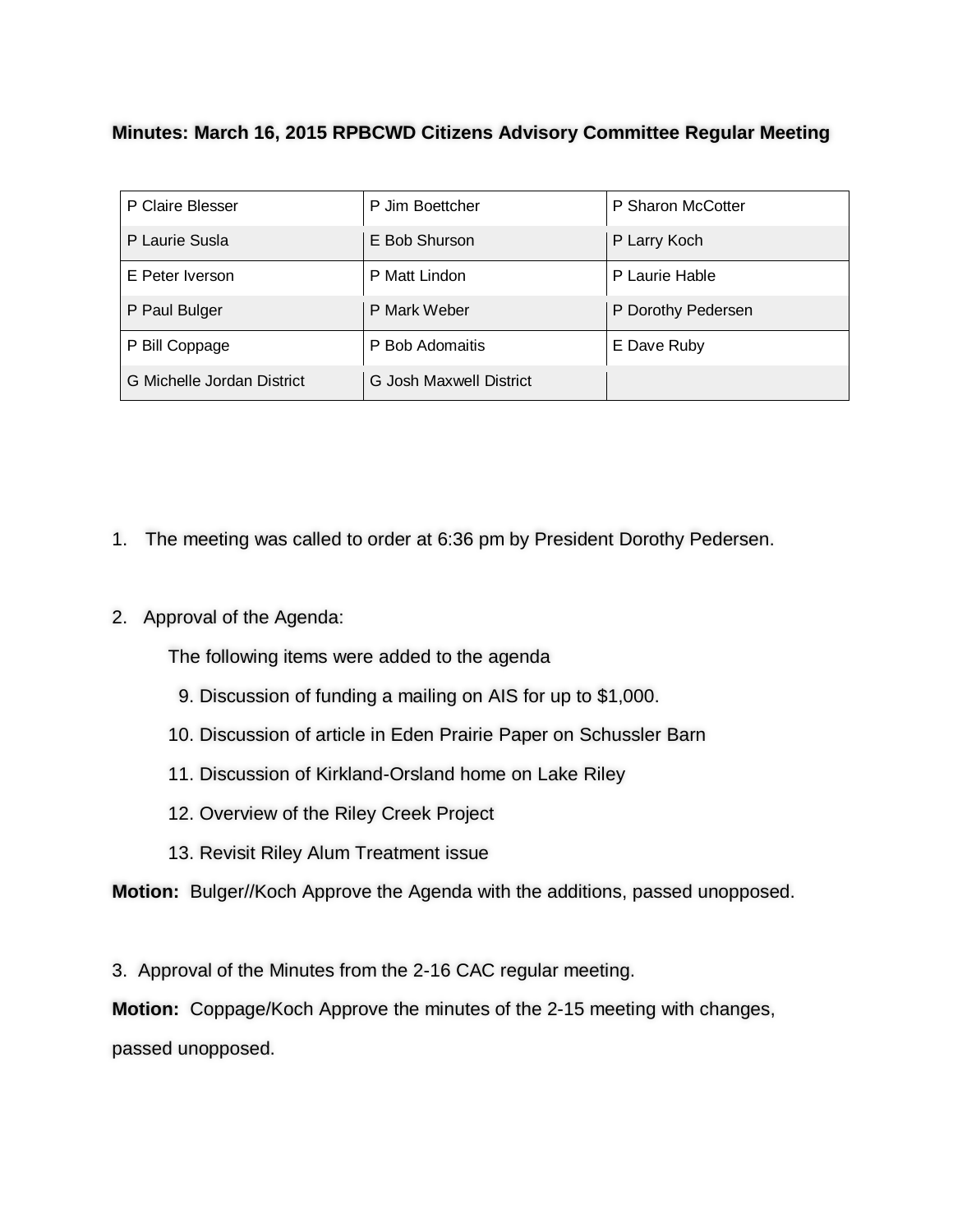Changes: noted that Bob Shurson, Peter Iverson, and Dave Ruby were excused absences. Changed wording on Action: Claire will check with Barr about running the P Budget and getting us (a) the safety of alum treatment assessment.

**Motion:** Coppage/Hable Approve the minutes of the 2-23 Special Meeting on AIS Strategy, passed unopposed.

4. Claire Blesser gave a recap of the March Water Board Meeting.

The Board went ahead with the CAC recommendation to go ahead with Phase 1 of the Lake Riley Alum Treatment Plan. This has Wenck and associates preparing a P Budget for Rice Marsh Lake and Lake Riley and a UAA update. Board could still approve a fall treatment if they approve the figures from Wenck.

**Action:** Claire will provide the CAC the updates to the UAA's for Rice Marsh Lake and Lake Riley so we can make further recommendations to the Board.

Kirkland-Orsland property on Lake Riley: Claire cannot comment at this time, since the property owners have not contacted the district. The combination of the 2 properties is mentioned on page 4 of Barr's report. Claire said that the city of Eden Prairie is in the process of updating their rules. The watersheds rules are already in place.

**Future Action:** Look at the rules regarding replatting. Are there different rules for splitting property vs. combining property.

Schussler Barn: The Board granted a caveat for financial assurances that are joint between the Watershed and the city of Eden Prairie. The district is working with the city to determine the financial assurances.

Riley Creek: The Board approved to amend the 10 year plan to include the Riley Creek Restoration. This was done to assure that the District would not lose out on grant money for projects not in the 10 year plan. The 10 year plan was developed in Feb.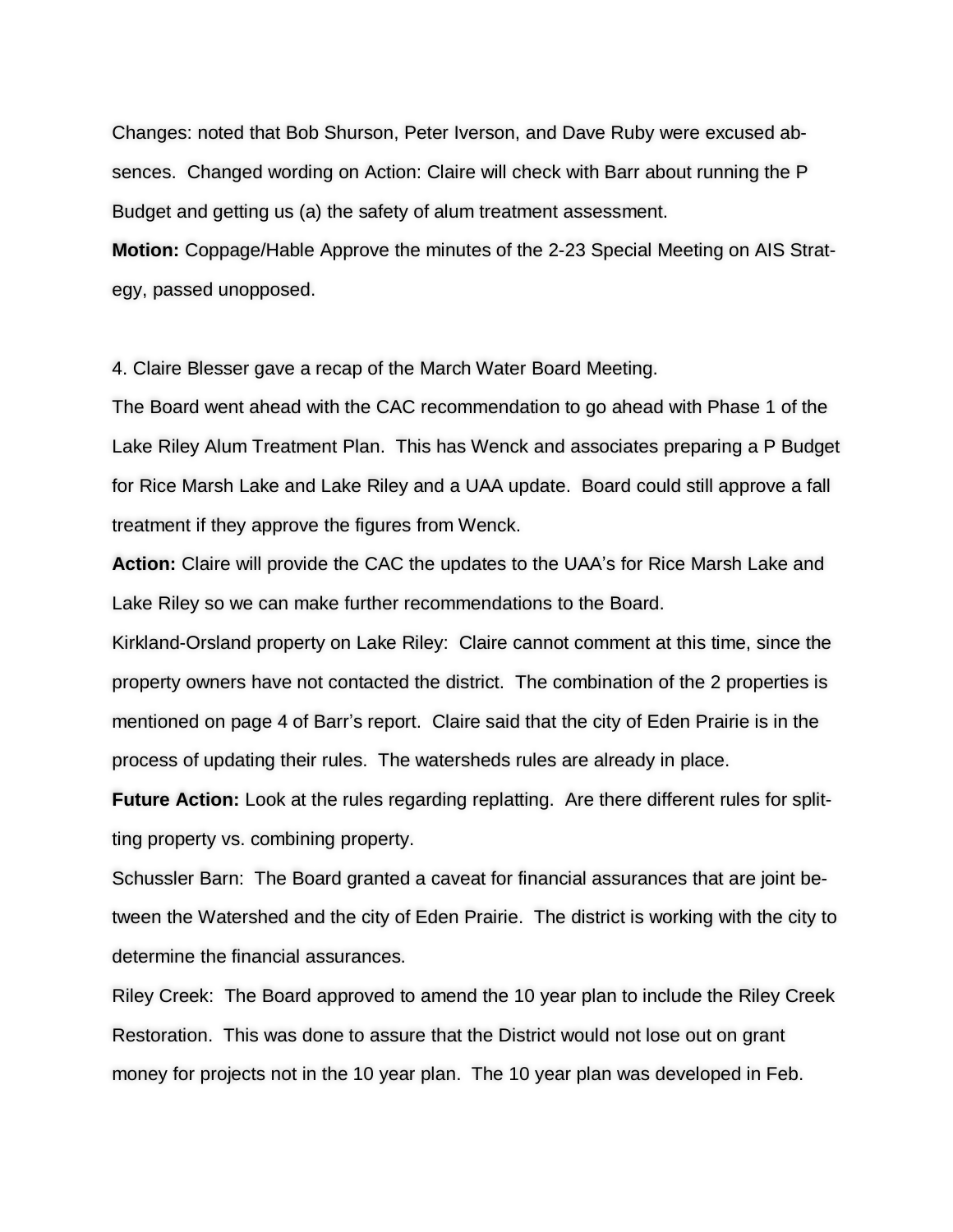2011. Koch asked that the the details of the plan be given to the CAC. Adomaitis asked if the district does not receive any grants and a project is in the 10 year plan do we still have to go through with the project. Blesser said that the money would have to come out of a levy. There is money set aside for CIP (Capital Improvement Projects). If no grant money was available the time line for the project would have to be adjusted and go into a phase approach. Koch requested that a presentation on the Riley Creek Restoration be given to the CAC.

## 5. Lake and Creek Report Michelle Jordan, District

This presentation was also made to the Board at their March meeting. The report addresses Lake and Creek Water Quality in the District. They are in the process of updating the Fact Sheets on the District Website for all the lakes. This will include updated graphs, a summary table, and more detailed explanations. They have also drawn up creek maps and highlighted different parameters. This will be on the District website once the Board has approved the information, currently it is still in draft form. **Action:** Adomaitis will get ice in/ice out and secchi disk readings for Lake Riley to Michelle for the district records.

## 6. New Business

a Education Funds for CAC Members: Blesser indicated that the CAC does have a budget (\$4,500??). We would need to make a proposal to the Board for any disbursement of funds. There was a brief discussion on making a procedure for the dispersal of funds.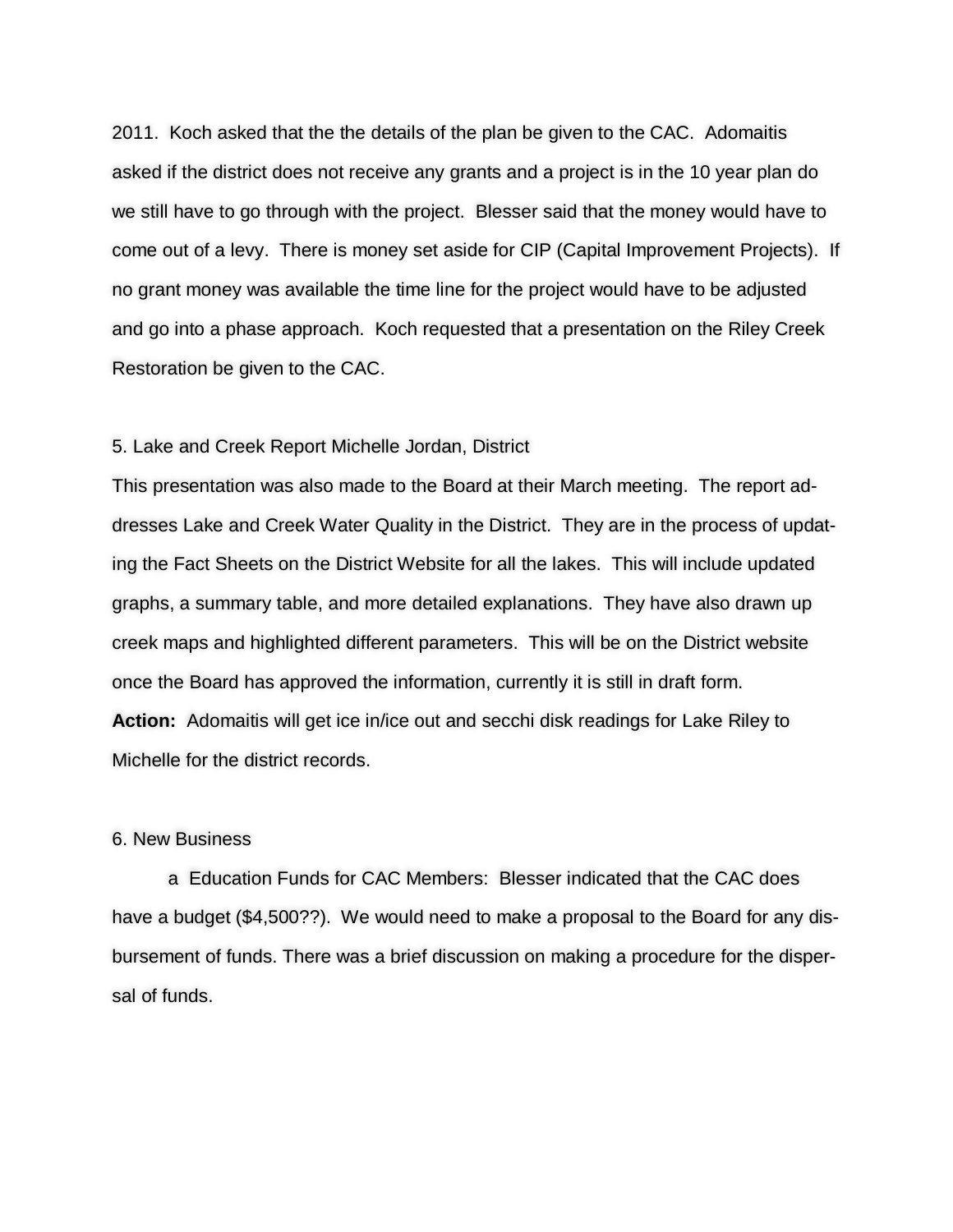**Motion:** Coppage/McCotter Form a three person committee to work with Pedersen to meet and determine what educational opportunities exist for CAC members, passed unopposed. Committee members will be Pedersen and Blesser. There were no volunteers for the committee. Bleser/Pedersen will work on how we go forward on this topic, and how to deal with events in arrears.

b. Creek Restoration Action Strategy (CRASS) Josh Maxwell, District See handout from email for details of the presentation. The district is looking for feedback from the CAC on the CRASS. Josh walked us through the scoring process for the creeks. All in agreement that it was an excellent presentation that should possibly be made at the Evening With The Watershed Meeting. There was concern expressed on the weighting of the different factors in the study. Josh said this has come up in other presentations as well, the difficulty lies in determining the weighting, due to differing opinions. A concern was raised about maintaining our "premiere waters" by using a parallel tracking system, not just improving impaired waters. A request was also made to come up with a similar rating system for the lakes in the district. Josh stated that they have already started walking the creeks in the district and hope to have their surveys done by July.

**Action:** Members McCotter, Coppage, Pedersen, Hable, Susla, and Lindon all volunteered to walk the creeks with the District staff.

c. Pedersen handed out an updated CAC monthly calendar, she will add further updates and resend via email. A brief discussion was entered about meeting dates with no resolution. If we change the date of our meetings it will require a change in our bylaws.

**Action:** Pedersen will send out a Survey Monkey on dates/days for meeting options.